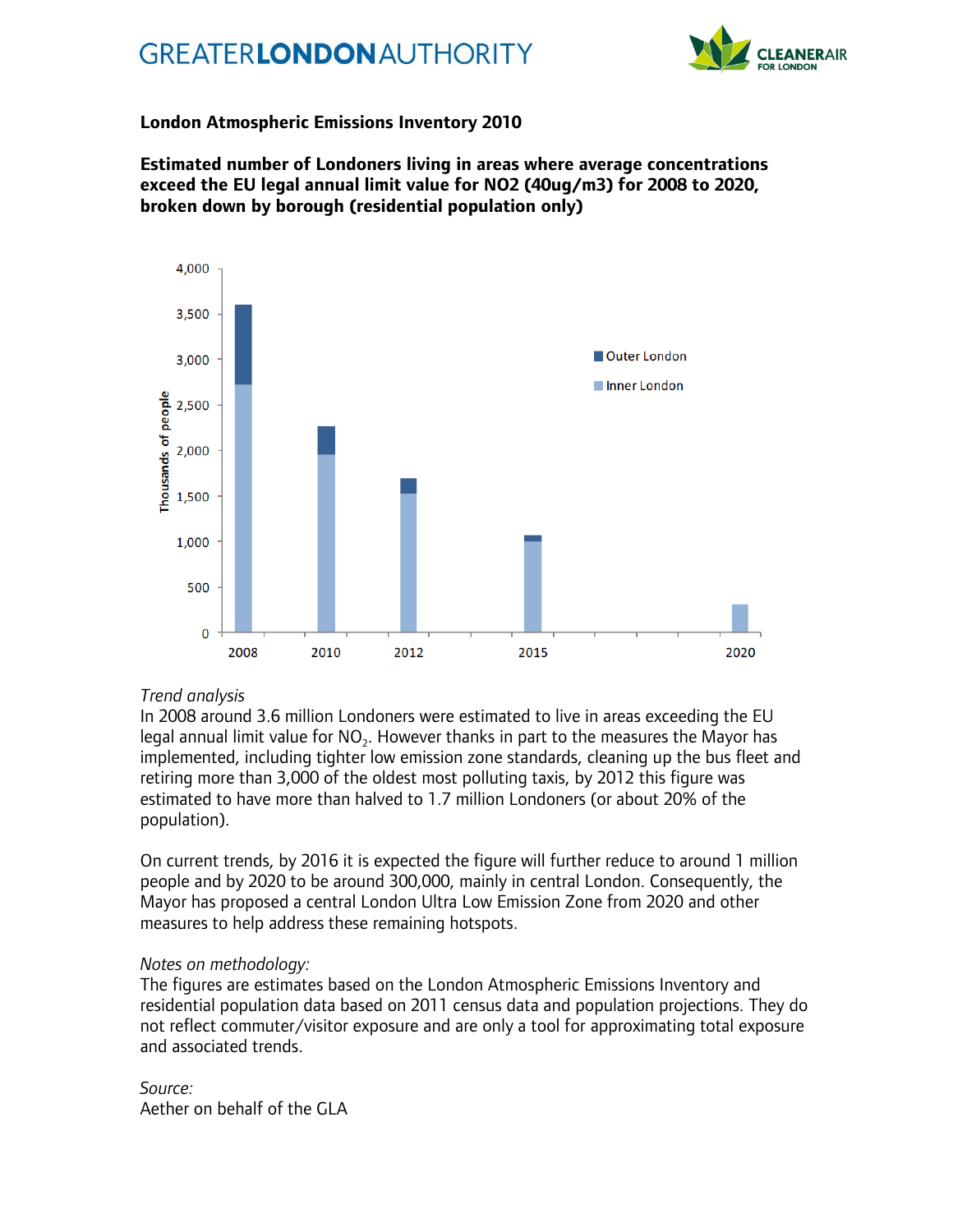| <b>Local Authority</b><br>name | 2008    | 2010                     | 2012                     | 2015                     | 2020                     |
|--------------------------------|---------|--------------------------|--------------------------|--------------------------|--------------------------|
|                                |         |                          |                          |                          |                          |
| Camden                         | 214,000 | 192,000                  | 164,000                  | 125,000                  | 49,000                   |
| City of London                 | 7,000   | 7,000                    | 7,000                    | 7,000                    | 7,000                    |
| Hackney                        | 220,000 | 154,000                  | 99,000                   | 40,000                   | 7,000                    |
| Hammersmith and                |         |                          |                          |                          |                          |
| Fulham                         | 182,000 | 143,000                  | 81,000                   | 57,000                   | 5,000                    |
| Haringey                       | 121,000 | 32,000                   | 13,000                   | 4,000                    | $\overline{\phantom{0}}$ |
| Islington                      | 205,000 | 175,000                  | 146,000                  | 99,000                   | 39,000                   |
| Kensington and                 |         |                          |                          |                          |                          |
| Chelsea                        | 159,000 | 159,000                  | 149,000                  | 118,000                  | 17,000                   |
| Lambeth                        | 268,000 | 178,000                  | 137,000                  | 61,000                   | 15,000                   |
| Lewisham                       | 150,000 | 64,000                   | 31,000                   | 4,000                    |                          |
| Newham                         | 224,000 | 66,000                   | 38,000                   | 19,000                   | $\overline{a}$           |
| Southwark                      | 278,000 | 221,000                  | 176,000                  | 115,000                  | 36,000                   |
| <b>Tower Hamlets</b>           | 254,000 | 245,000                  | 208,000                  | 139,000                  | 59,000                   |
| Wandsworth                     | 230,000 | 108,000                  | 82,000                   | 41,000                   | 2,000                    |
| Westminster                    | 219,000 | 211,000                  | 200,000                  | 171,000                  | 73,000                   |
| <b>Barking and</b><br>Dagenham | 27,000  | 4,000                    |                          |                          |                          |
| <b>Barnet</b>                  | 58,000  | 30,000                   | 14,000                   | 2,000                    | -                        |
| Bexley                         | 5,000   | 1,000                    | $\qquad \qquad -$        | $\overline{\phantom{0}}$ | $\overline{\phantom{0}}$ |
| <b>Brent</b>                   | 166,000 | 84,000                   | 49,000                   | 21,000                   |                          |
| <b>Bromley</b>                 | 2,000   | $\overline{\phantom{a}}$ | $\overline{\phantom{0}}$ |                          |                          |
| Croydon                        | 41,000  | 8,000                    | 4,000                    | -                        | $\overline{\phantom{0}}$ |
| Ealing                         | 141,000 | 68,000                   | 46,000                   | 35,000                   |                          |